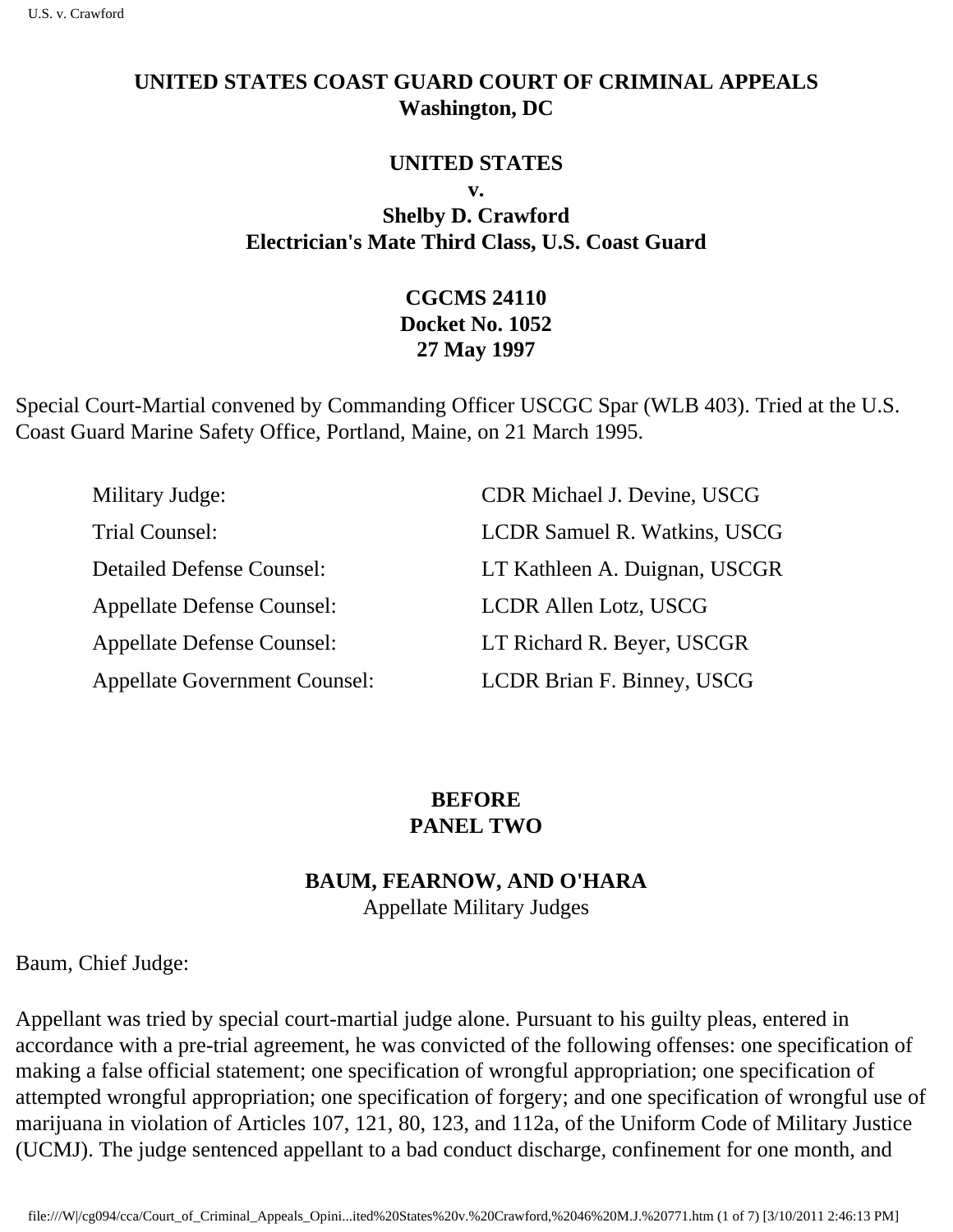U.S. v. Crawford

reduction to pay grade E-3, which was approved by a substitute convening authority, Commander, First Coast Guard District, as permitted by the pre-trial agreement. Before this Court, appellant assigned three errors, which were orally argued. Subsequent to oral argument, a supplemental brief was filed asserting a fourth assignment of error.

In his first assignment, appellant asserts that his pleas of guilty to wrongful appropriation and attempted wrongful appropriation were improvident because the military judge failed to advise him of the element of intent to deprive for each offense and failed to elicit information during the plea providence inquiry that establishes that element. We reject this assignment because the judge's inquiry, which includes the colloquy with appellant and a stipulation of fact, when taken as a whole, provides a sufficient factual basis for each offense's elements and convinces us that appellant understood all elements of the offenses. Another assignment challenging the civilian judicial appointment to this Court is rejected based on *Edmond v. U.S.*, 65 U.S.L.W. 4362 (U.S. May 19, 1997). The remaining two assignments will be addressed. All motions to file documents not previously granted are hereby granted.

**I** 

# **THAT THE ACTION OF THE CONVENING AUTHORITY MUST BE SET ASIDE BECAUSE THE CONVENING AUTHORITY CONSIDERED ADVERSE MATTERS FROM OUTSIDE THE RECORD WITHOUT NOTIFYING THE ACCUSED OR HIS COUNSEL AND WITHOUT PROVIDING THEM AN OPPORTUNITY TO RESPOND**

After trial, a defense motion to remove appellant's commanding officer from his post-trial role in the case resulted in the commanding officer agreeing to remove himself and forward the record for action to Commander, First Coast Guard District, the officer exercising general court-martial jurisdiction (GCM authority). That officer's staff judge advocate prepared a post-trial recommendation pursuant to R.C.M. 1106 (SJAR), which was signed on 12 June 1995 and provided to the defense. In response, the trial defense counsel submitted a petition for clemency dated 29 June 1995, which addressed matters in the SJAR. That petition for clemency and the SJAR were considered by the District Commander when he took action on the record on 31 July 1995. Appellant's assignment of error does not fault the process in this respect, but, rather, asserts that the District Commander, to appellant's detriment, also considered additional matters from outside the record that were adverse to appellant.

The matters of which appellant complains were new charges similar to those involved in the instant case. These charges were preferred against appellant on 10 May 1995 and forwarded to the District Commander for action that date by appellant's commanding officer. On 9 August 1995, the District Commander referred them to a special court-martial, and they were ultimately tried by summary courtmartial, after the defense counsel successfully negotiated their withdrawal from a special court-martial and their referral to the lower court. Appellant does not challenge the propriety of the charges having been forwarded to the GCM authority or the disposition of them at that level, given the fact that appellant's commanding officer had removed himself from the case. Appellant's complaint is that the GCM authority considered the new charges in conjunction with his action on the instant case, without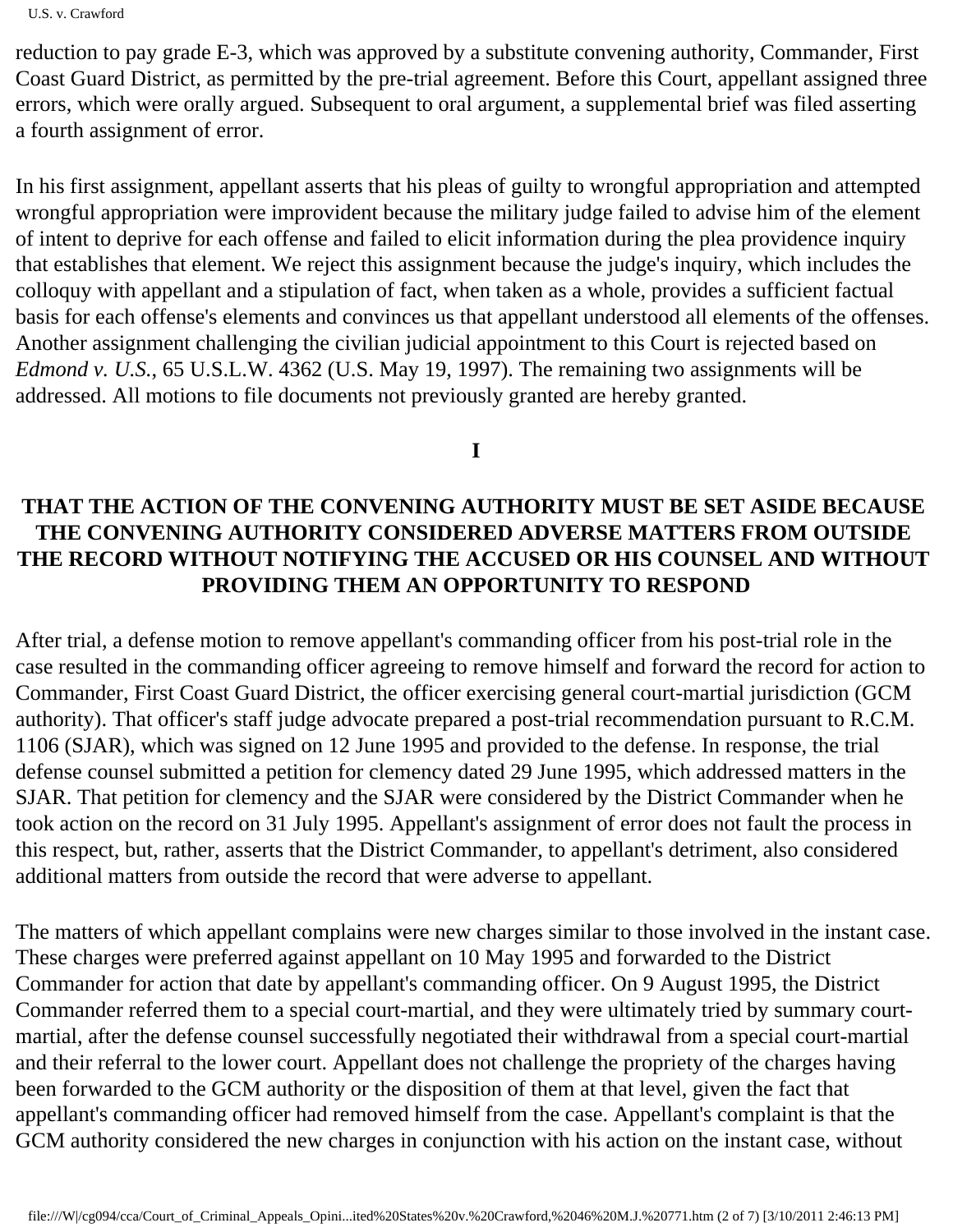U.S. v. Crawford

informing appellant or counsel that he was doing so and without affording them the opportunity to comment.

The Government responds by saying that the GCM authority's referral of new charges to a court-martial, while post-trial action was pending in this case, is completely proper and is not evidence that the new allegations were considered against the accused. From the Government's perspective, appellant's evidence has not established that the GCM authority, in fact, considered these charges when acting on this case. At best, according to the Government, appellant has presented some evidence suggesting only that the GCM authority had decided to convene a court-martial at about the same time that he took action on this record under R.C.M. 1107. In the Government's view, the GCM authority is presumed to have performed his duties properly and any conclusion to the contrary is belied by affidavits before this Court.

The evidence submitted by appellant consists of affidavits from trial counsel and defense counsel in this case, as well as the charge sheet for the new offenses, the letter from appellant's commanding officer forwarding those charges to Commander, First Coast Guard District, e-mail between the trial counsel for the new charges and a First District personnel officer, a memorandum from that personnel officer relating to the selection of members for the subsequent court-martial, and a letter of 9 August 1995 signed by Commander, First Coast Guard District, convening that special court-martial and listing its members.

This evidence indicates that on the day the GCM authority acted on the instant record the prospective trial counsel for the new charges discussed with the staff personnel officer the need for a list of available potential court members to be compiled by that personnel officer and submitted to the District Commander. That task was accomplished the next day, 1 August 1995, when a list was submitted by memorandum to the Admiral. On the basis of the first sentence of that memorandum, which stated, "As you have decided to convene a court-martial in subject case," the defense has concluded that the GCM authority must have been aware of the new charges and contemplated their referral to a special courtmartial when he acted on the instant record the day before.

The affidavits from this case's trial counsel and the personnel officer who signed the 1 August memorandum indicate otherwise. The trial counsel says that he had the charge sheet and letter of transmittal from the appellant's commanding officer mailed to him at his office in the First District and that the charge sheet remained in his office to avoid allegations by defense counsel that new charges were presented to the District Commander to influence him prior to taking action on the instant sentence. The personnel officer's affidavit says that the memorandum to the District Commander is a standard form letter used to forward a list of available personnel to the Commander when requested by the legal office and that this memorandum was prepared in response to conversation with the expected trial counsel as reflected in the e-mail submitted by the defense. The personnel officer says that he did not have any information that the District Commander had decided to convene a court. His memorandum's first sentence was boilerplate language used in all his memoranda and does not indicate that the District Commander had personally made a decision to convene a court-martial or that he knew anything about the case at the time the personnel officer signed the memorandum.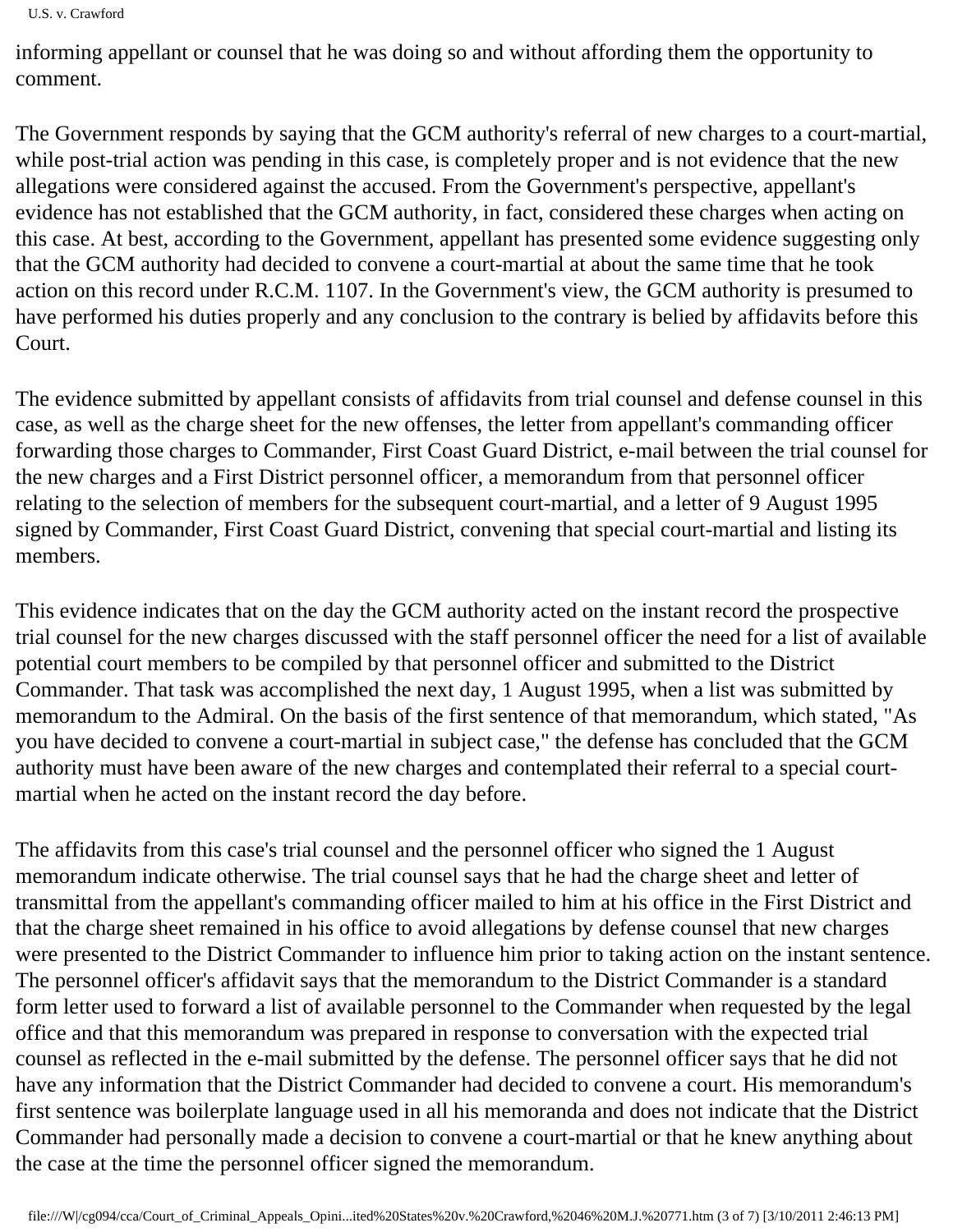U.S. v. Crawford

The charge sheet indicates that appellant was informed of the charges on 10 May 1995, but his defense counsel says that she was unaware of the preferral of those charges and their forwarding to the GCM authority until about 11 August when she was detailed as defense counsel for that case. She also says that had she known the GCM authority was contemplating disposition of those charges during the same time frame that he was considering whether or not to grant clemency in the instant case, she would have investigated the matter further and addressed this issue in her response to the staff judge advocate's R.C. M.1106 recommendation, which made no reference to the new charges.

Notification of appellant and counsel, with opportunity to respond, would have been essential if the GCM authority planned to consider the new charges in conjunction with his action on the instant record of trial. There would be no reason for such notification, however, if those charges were not to be considered in this manner. The affidavits convince us that the District Commander was not apprised of the new charges until after he took action on this case and, therefore, did not consider those charges when acting on this record. Accordingly, a requirement to notify counsel and appellant was not triggered. The assignment of error is rejected for that reason.

**II** 

## **THAT THE CONDUCT OF APPELLANT'S COMMANDING OFFICER AFTER TRIAL VIOLATED ARTICLE 37, UCMJ AND WARRANTS ACTION BY THIS COURT**

According to an unrebutted defense affidavit, defense counsel accompanied appellant to his ship the day after trial to, in the words of counsel, "pay a courtesy call on the command, assist my client with checkout procedures prior to his transport to the...Brig..., and discuss clemency possibilities with the Commanding Officer." The affidavit goes on to say that, after required paperwork was completed, appellant and his defense counsel were escorted to the commanding officer's stateroom by the executive officer, accompanied by a chief petty officer and two brig escorts. According to counsel, "Upon arriving at the doorway of the stateroom, the Commanding Officer immediately took an offensive posture and belligerent tone, and barked that my client should knock before entering, even though the Executive Officer was behind us telling us to walk into the room." The commanding officer then questioned why the defense counsel was there and counsel explained her desire to ensure proper processing for the brig.

Characterizing this initial exchange as being "dressed down," defense counsel concluded that a clemency discussion was not possible. Further comments by LCDR T. P. Vieten, the commanding officer, tended to support this conclusion, for he next asserted to all present, including the chief who had testified for the defense the previous day, that he thought the sentence was too light and that he believed appellant had lied to counsel and had encouraged her to present false and misleading evidence during the presentencing portion of the trial. There followed an exchange in which the defense counsel let the commanding officer know that she took such an accusation very seriously, was offended by it, and that he should acquire tangible evidence if he intended pursuing that line of reasoning. LCDR Vieten, in turn, said that he was not accusing her of any wrongdoing, merely that she was being used by her client, who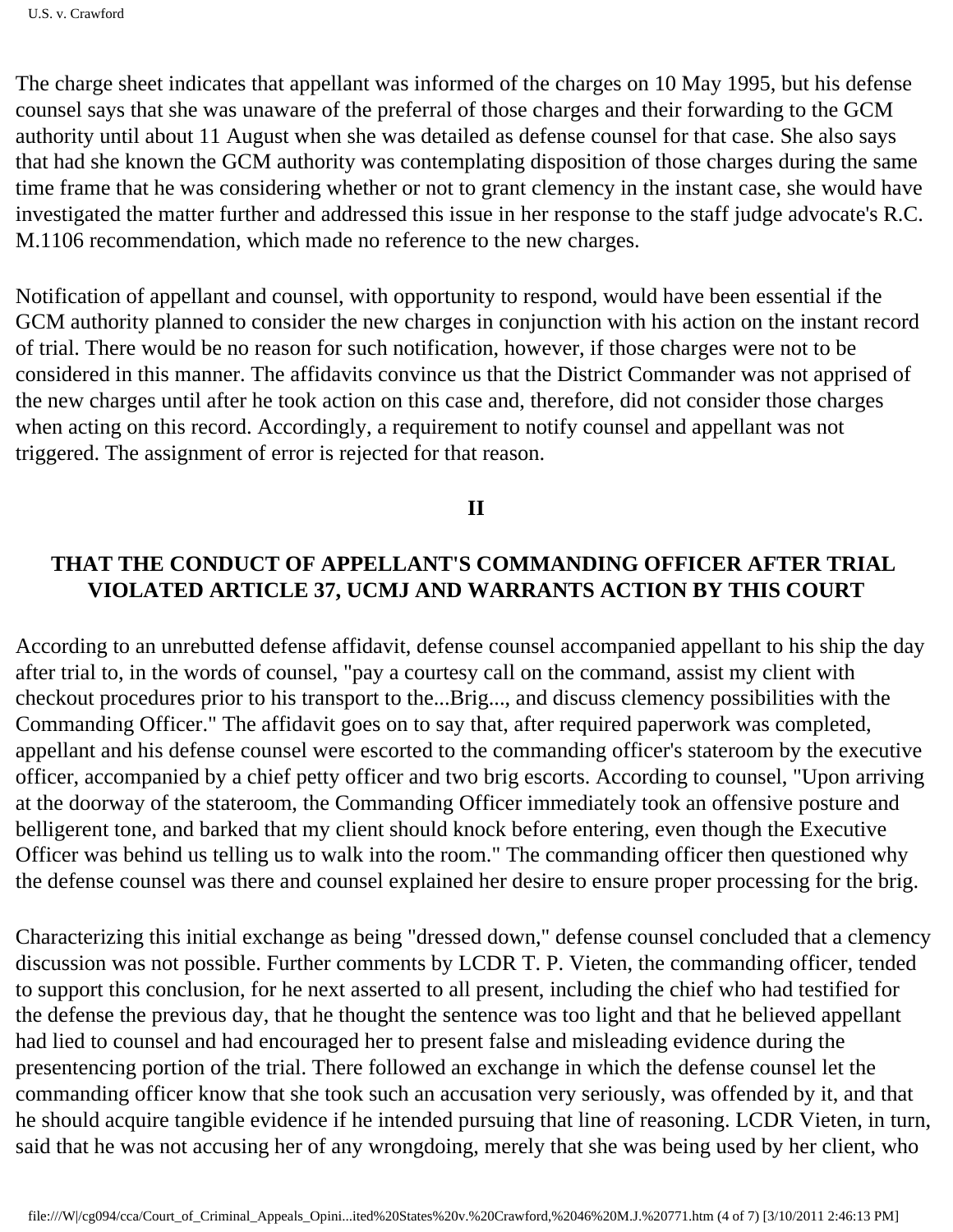U.S. v. Crawford

had been lying to her all along. He then turned to appellant and stated that he intended to investigate this matter and if he found enough evidence, he intended to prosecute appellant for perjury and false official statements, after appellant's return from the brig.

At this point, the commanding officer turned to the defense counsel and, from counsel's perspective, attempted to convey to appellant and the others present that she was inexperienced by asking her how many courts-martial she had handled in the past. According to counsel, the commanding officer seemed incredulous that she had any significant experience, asking her how she could have acquired such experience in only three years in the Coast Guard. When she started to detail her background, counsel says he cut her off with a "Be quiet, Lieutenant." According to counsel, LCDR Vieten then turned to appellant to convey his personal dissatisfaction with appellant's behavior, stating that appellant would have to return to the ship after confinement to serve for a long time while his bad conduct discharge was undergoing review and, during that time, he would be very closely observed and would have to work hard. While not completely clear, counsel saw this ostensible counseling of appellant as either resulting from an unawareness of the appellate leave process or as an attempt to chill appellant's exercise of his appellate rights.

Whatever the reason for these comments, LCDR Vieten insisted on handcuffing appellant before he exited the ship. Counsel saw this action more as a display to those on board the cutter, since appellant had never fled or made any violent gestures. Moreover, counsel says that, as she was leaving LCDR Vieten's stateroom, he turned to her and stated "You seem to have so much to say, do you have anything to say now?" Counsel had nothing more to say then, but much to express later in a motion to disqualify the commanding officer from taking further action on the case. As indicated earlier, this motion resulted in the commanding officer voluntarily relinquishing his position as convening authority, upon advice from the government, and forwarding the record to Commander, First Coast Guard District for convening authority action.

At oral argument on the issues previously noted, this Court voiced questions concerning possible ramifications from LCDR Vieten's conduct that had not been assigned as error, particularly, whether the new charges were the result of LCDR Vieten's pursuing prosecution of offenses that he knew about before trial, rather than trying all known offenses at the same time, and whether LCDR Vieten's conduct violated Article 37, UCMJ. Further briefing and assignment of error relating to these matters was permitted and resulted in the additional assigned error that the commanding officer's conduct amounted to unlawful command influence in violation of Article 37, UCMJ. Appellant contends that this Court should remedy and discourage such conduct by reassessing the sentence and approving one that includes no punishment. In making this argument, appellant has first assured us in his brief that the new charges, while occurring before the instant offenses, were not known at the time of trial. Documents that have been filed with the Court also indicate that LCDR Vieten did not initiate the process resulting in these new charges, thus satisfying our earlier concern.

With respect to the asserted violation of Article 37, UCMJ, appellant contends that this provision of the Code was contravened in three different ways. First, that LCDR Vieten's stated dissatisfaction with the severity of the sentence and his questioning of defense counsel's presence aboard his ship, her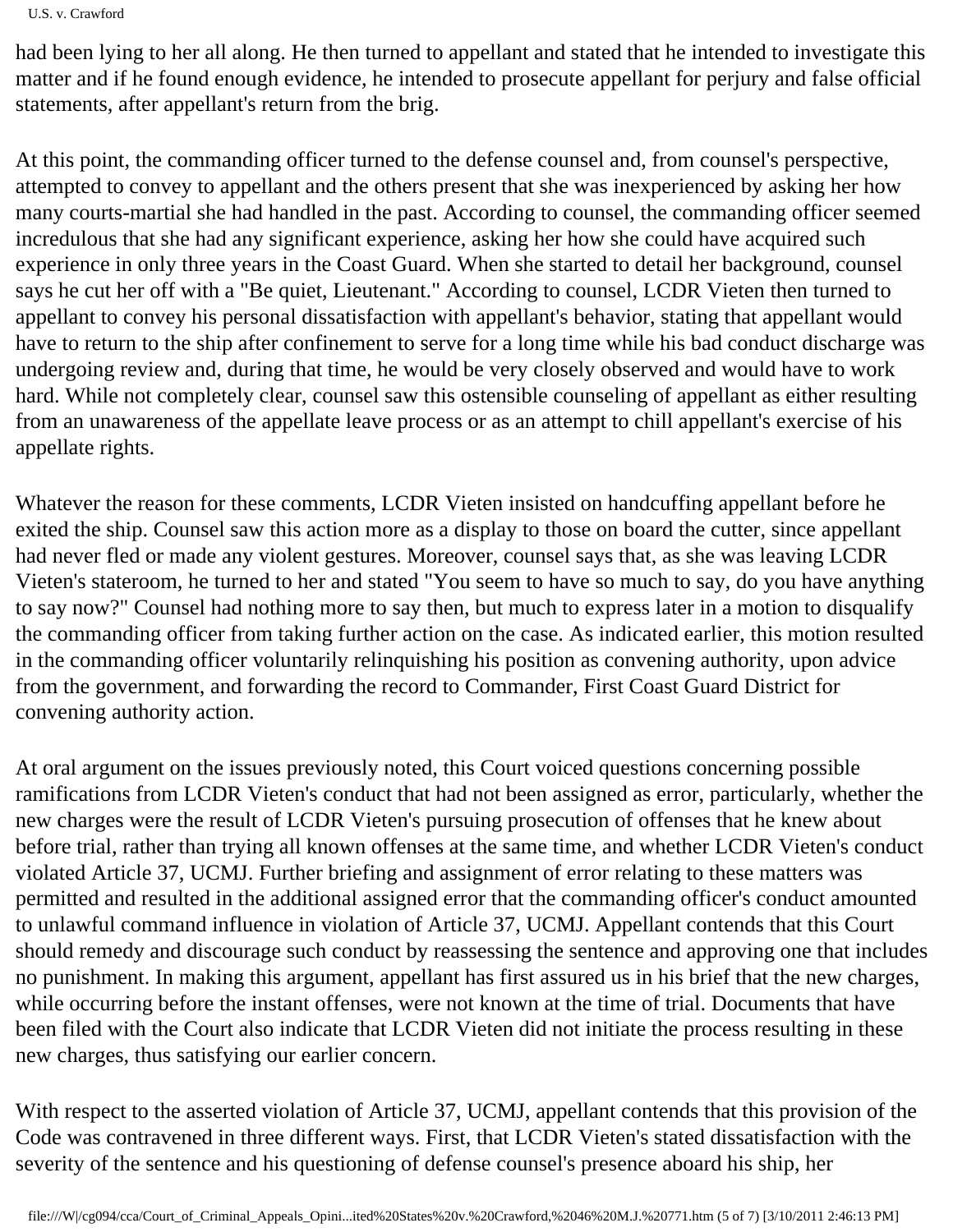#### U.S. v. Crawford

experience, and her expertise constituted a violation of the express language of Article 37(a): that no convening authority, "nor any other commanding officer, may censure, reprimand, or admonish the court...or counsel thereof, with respect to the findings or sentence adjudged by the court, or with respect to any other of its or his functions in the conduct of the proceedings." As his second assertion, appellant, citing *U.S. v. Stombaugh*, 40 M.J. 208 (CMA 1994), says that interfering with court-martial witnesses is similarly forbidden. He contends that LCDR Vieten's comments, made in the presence of a chief who had testified as a witness for the defense, appears to be an attempt to discourage that chief and any other crew members who may have been so inclined from doing anything further for appellant. Lastly, appellant submits that LCDR Vieten's forwarding of the new charges to the district commander, while action was pending in this case, could be viewed as an attempt to influence the convening authority's action, in violation of Article 37(a), if that was the intent in submitting these charges, since Article 37(a) bars persons who are subject to the Code from attempting, "by any unauthorized means," to influence the action of any convening authority

With regard to appellant's last contention, we question whether forwarding of legitimate sworn charges pursuant to UCMJ and MCM requirements would ever amount to a violation of Article 37(a), even if done with an intent to affect the convening authority's action on another case. In any event, such an intent has not been demonstrated by the evidence. Accordingly, we find no merit in this assertion. As to the claim that LCDR Vieten's conduct in the presence of the chief, who had testified for the appellant the previous day, violated a prohibition against interfering with court-martial witnesses, we are similarly unpersuaded. Certainly, LCDR Vieten's treatment of counsel and accused are to be condemned as illbefitting an impartial convening authority. For that reason, the motion to disqualify him from acting further in the case was well justified, as was his voluntarily taking this step. Whether his conduct rose to the level of attempting to interfere with a witness is another matter, however, which has not been established by the evidence. First, the chief had already testified for appellant at his trial the day before and, according to the Government, also testified in this manner at appellant's subsequent summary-court martial on the new charges. Furthermore, there is no assertion or any indication in the record that further statements were desired from the chief to be submitted in support of clemency action by the convening authority. In short, there is no evidence that LCDR Vieten's actions inhibited the chief or any other crew member from presenting testimony or statements in appellant's behalf nor is there evidence that LCDR Vieten intended to inhibit such witnesses. This aspect of the assigned error is also rejected.

The remaining contention is that LCDR Vieten violated Article 37(a), UCMJ, by censuring counsel for her representation of appellant. We agree that the unchallenged account of LCDR Vieten's treatment of counsel in the presence of appellant and others certainly amounted to censure for the manner in which she represented appellant at trial, particularly with regard to the sentence, which LCDR Vieten decried as too light. Such conduct violated the express terms of Article 37(a) and warranted LCDR Vieten's removal as convening authority. Whether other corrective action is now required, however, depends on the effect of that conduct. We see no indication whatsoever from this record that defense counsel's further representation of appellant was adversely affected. She promptly took action to have the commanding officer removed as convening authority, and she fulfilled her other post-trial responsibilities in an exemplary fashion, submitting an extensive petition for clemency to the substitute convening authority. She even represented appellant with respect to the subsequent charges that were